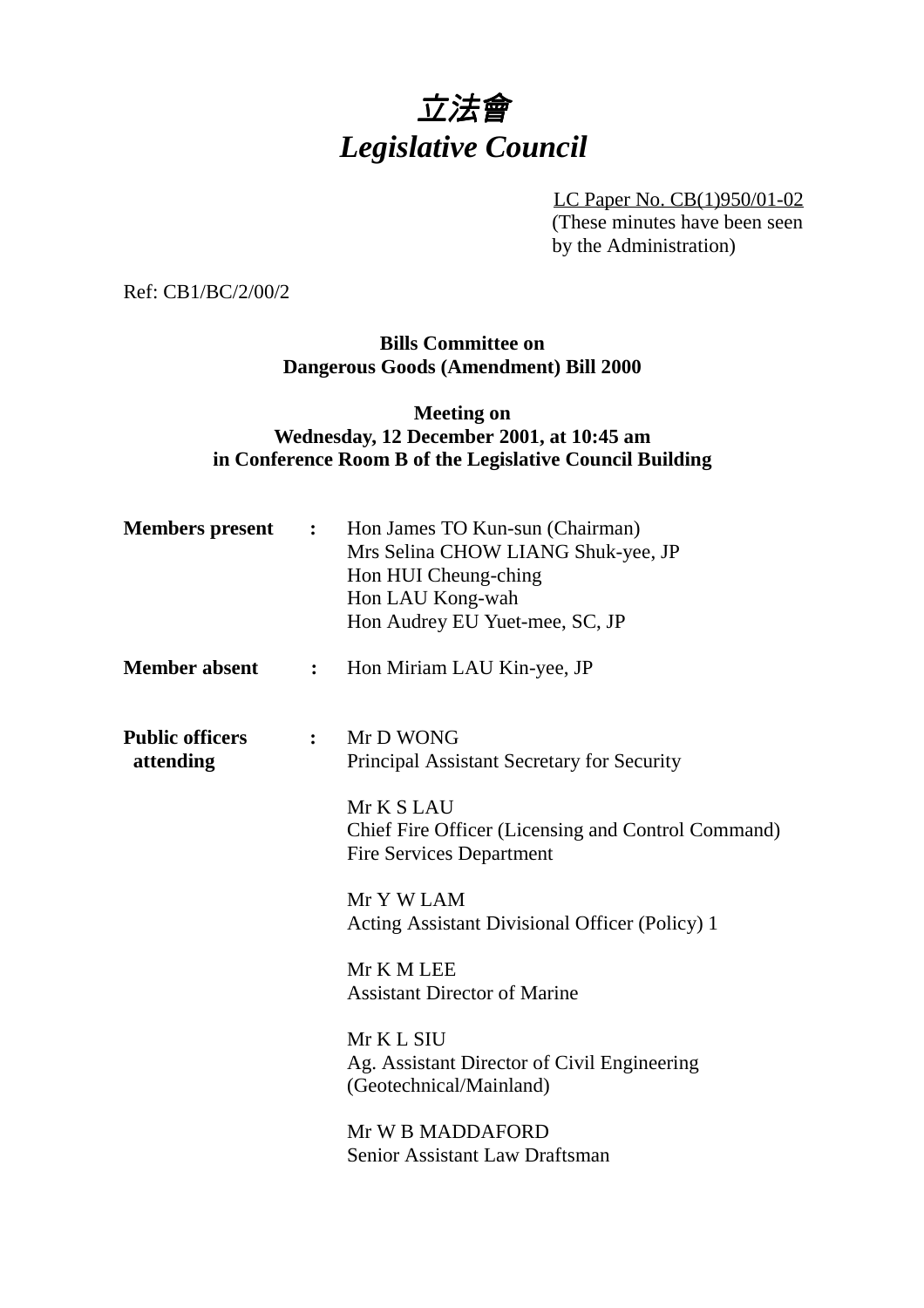$\overline{a}$ 

| Ms Stella CHAN            |
|---------------------------|
| <b>Government Counsel</b> |

Mr W C SHAM Senior Chemist for Government Laboratory

Mr Damian CHAN Assistant Secretary for Security

| <b>Clerk in attendance :</b> | Mr Andy LAU                    |
|------------------------------|--------------------------------|
|                              | Chief Assistant Secretary (1)2 |

**Staff in attendance :** Mr Stephen LAM Assistant Legal Adviser 4

> Mrs Mary TANG Senior Assistant Secretary (1)2

#### **I. Confirmation of minutes of meeting**

| $(LC$ Paper No. $CB(1)1774/00-01$ - Minutes of meeting held on 8 March |
|------------------------------------------------------------------------|
| $2001$ ; and                                                           |
| LC Paper No. $CB(1)1894/00-01$ - Minutes of meeting held on 22 May     |
| 2001)                                                                  |

The minutes of meetings held on 8 March and 22 May 2001 were confirmed.

#### **II. Meeting with the Administration**

(LC Paper No.  $CB(1)536/01-02(01)$  - the Administration's response to the issues raised at the meeting held on 22 May 2001)

2. The Bills Committee deliberated (Index of proceedings attached at **Annex A**).

3. The Administration was requested to-

(a) consider amending clause 8 by adding "aircraft" after "vessel" in section 12(2)(f) of the Dangerous Goods Ordinance (Cap. 295) (DGO) to make it consistent with (b) and (e) of the same section;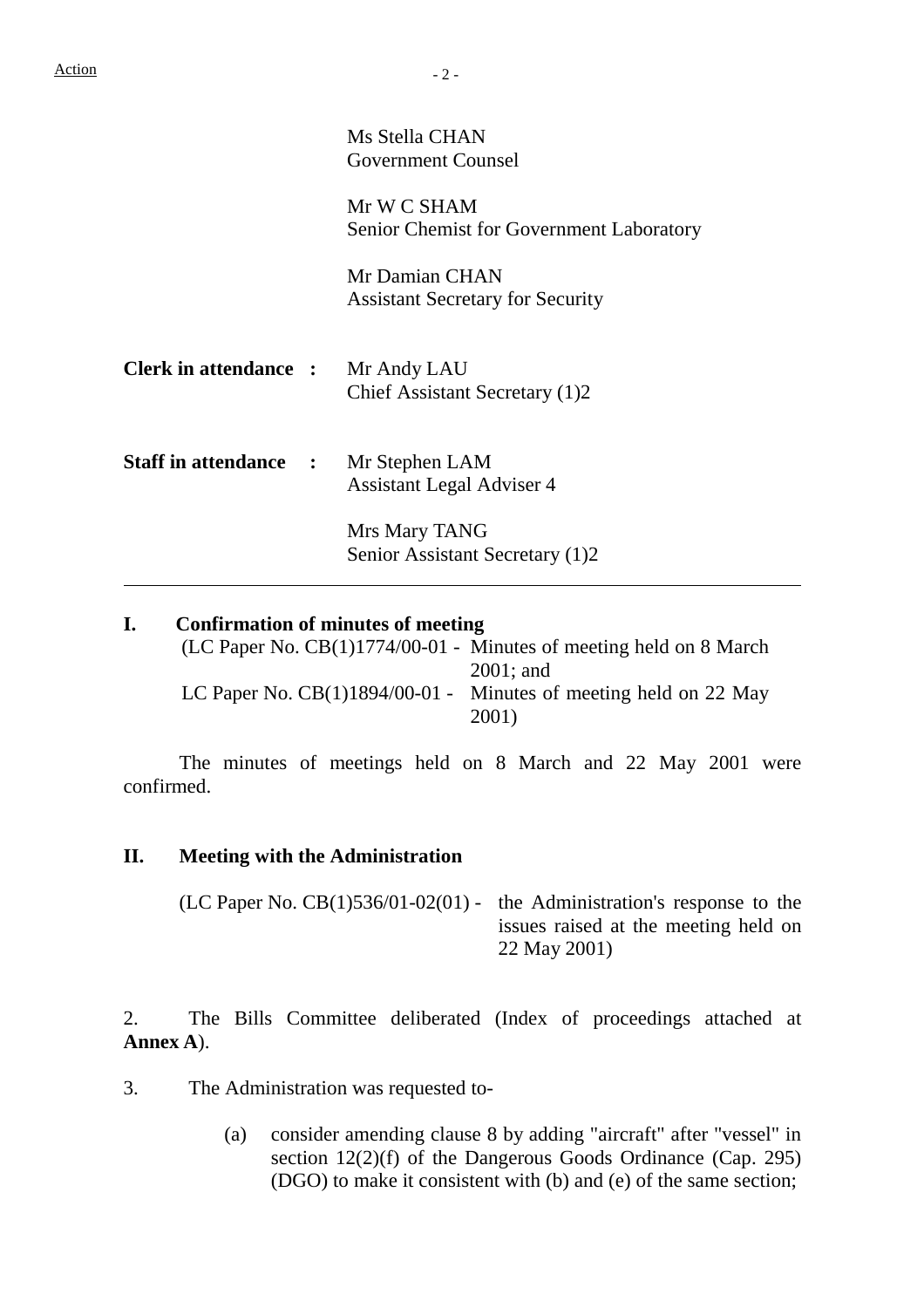- (b) consider amending clause 8 by substituting "in the opinion of the officer or member" by "the officer or member reasonably believes" in section 12(2)(f) of the DGO;
- (c) taking into account similar legislative provisions for failure to report accidents, consider the need for imposing an imprisonment term for repeated offenders for failure to report any accident by explosion or fire on any licensed premises in contravention of the provisions of section 13 of the DGO; and
- (d) advise the adequacy of the defence provision under section 22(2) of the Merchant Shipping (Safety) (Dangerous Goods and Marine Pollutants) Regulation (Cap. 413 Sub. Leg.), and the administrative steps taken before declaring any substances to be dangerous under paragraph (b) of the proposed definition of "dangerous goods" under section 2(1) of the Merchant Shipping (Safety) Ordinance (MS(S)O).

4. Members noted that a notice made under paragraph (b) of the proposed definition of "dangerous goods" under section 2(1) of the MS(S)O is a piece of subsidiary legislation subject to negative vetting by LegCo.

#### **III. Any other business**

5. There being no other business, the meeting ended at 1:05 pm.

Legislative Council Secretariat 29 January 2002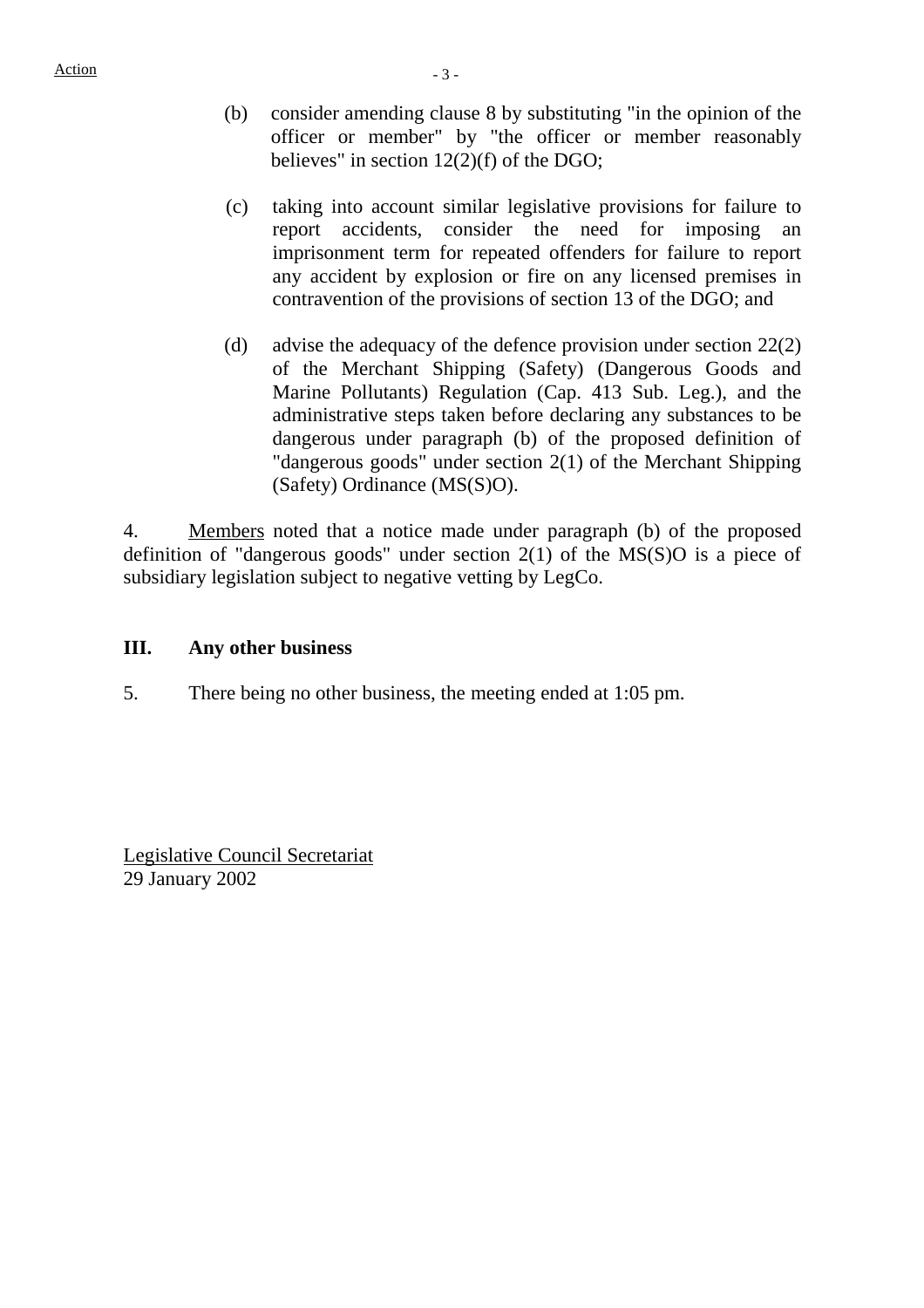## **Bills Committee on Dangerous Goods (Amendment) Bill 2000 Meeting on Wednesday, 12 December 2001 at 10:45 am in Conference Room B of the Legislative Council Building**

| <b>Time</b>                        | <b>Speaker</b>                      | Subject(s)                                                                                                                                           | <b>Action</b><br>required |
|------------------------------------|-------------------------------------|------------------------------------------------------------------------------------------------------------------------------------------------------|---------------------------|
| 000000 - 000236 Chairman           |                                     | Confirmation of minutes<br>of<br>meetings held on 8 March and<br>22 May 2001                                                                         |                           |
| $ 000237 - 001259 $ Administration |                                     | Explanation of Administration's<br>paper at LC Paper<br>N <sub>o</sub><br>CB(1)536/01-02                                                             |                           |
| 001300 - 001333 Chairman           |                                     | Application of international<br>standards in local legislation<br>and control on storage and<br>conveyance of dangerous goods<br>(DG) in small packs |                           |
| 001334 - 001423 Ms Audrey EU       |                                     | Code of practice (COP) and its<br>application                                                                                                        |                           |
| $001424 - 001751$ Administration   |                                     | -ditto-                                                                                                                                              |                           |
| 001752 - 001855 Ms Audrey EU       |                                     | Non-compliance of COP                                                                                                                                |                           |
| 001856 - 001947 Administration     |                                     | -ditto-                                                                                                                                              |                           |
| 001948 - 001957 Chairman           |                                     | -ditto-                                                                                                                                              |                           |
| 001958 - 002124 Administration     |                                     | -ditto-                                                                                                                                              |                           |
| 002125 - 002135 Chairman           |                                     | -ditto-                                                                                                                                              |                           |
| 002136 - 002144 Administration     |                                     | -ditto-                                                                                                                                              |                           |
| 002145 - 002206 Ms Audrey EU       |                                     | Application of COP in the<br>conveyance of DG by aircraft                                                                                            |                           |
| 002207 - 002236 Administration     |                                     | -ditto-                                                                                                                                              |                           |
|                                    | 002237 - 002321 Mr HUI Cheung-ching | Need to consult the Hong Kong<br>Retail Management Association<br>(HKRMA) on the subsidiary<br>legislation to be introduced                          |                           |
| 002322 - 002336 Administration     |                                     | -ditto-                                                                                                                                              |                           |
|                                    | 002337 - 002426 Mrs Selina CHOW     | Need to consult other affected<br>trades which<br>might not be<br>represented in HKRMA                                                               |                           |
| 002427 - 002506 Administration     |                                     | -ditto-                                                                                                                                              |                           |
|                                    | 002507 - 002600 Mrs Selina CHOW     | -ditto-                                                                                                                                              |                           |
| 002601 - 002727 Chairman           |                                     | Need to publicize the new<br>regulatory regime                                                                                                       |                           |
|                                    | 002728 - 002825 Mrs Selina CHOW     | Request for continued dialogue                                                                                                                       |                           |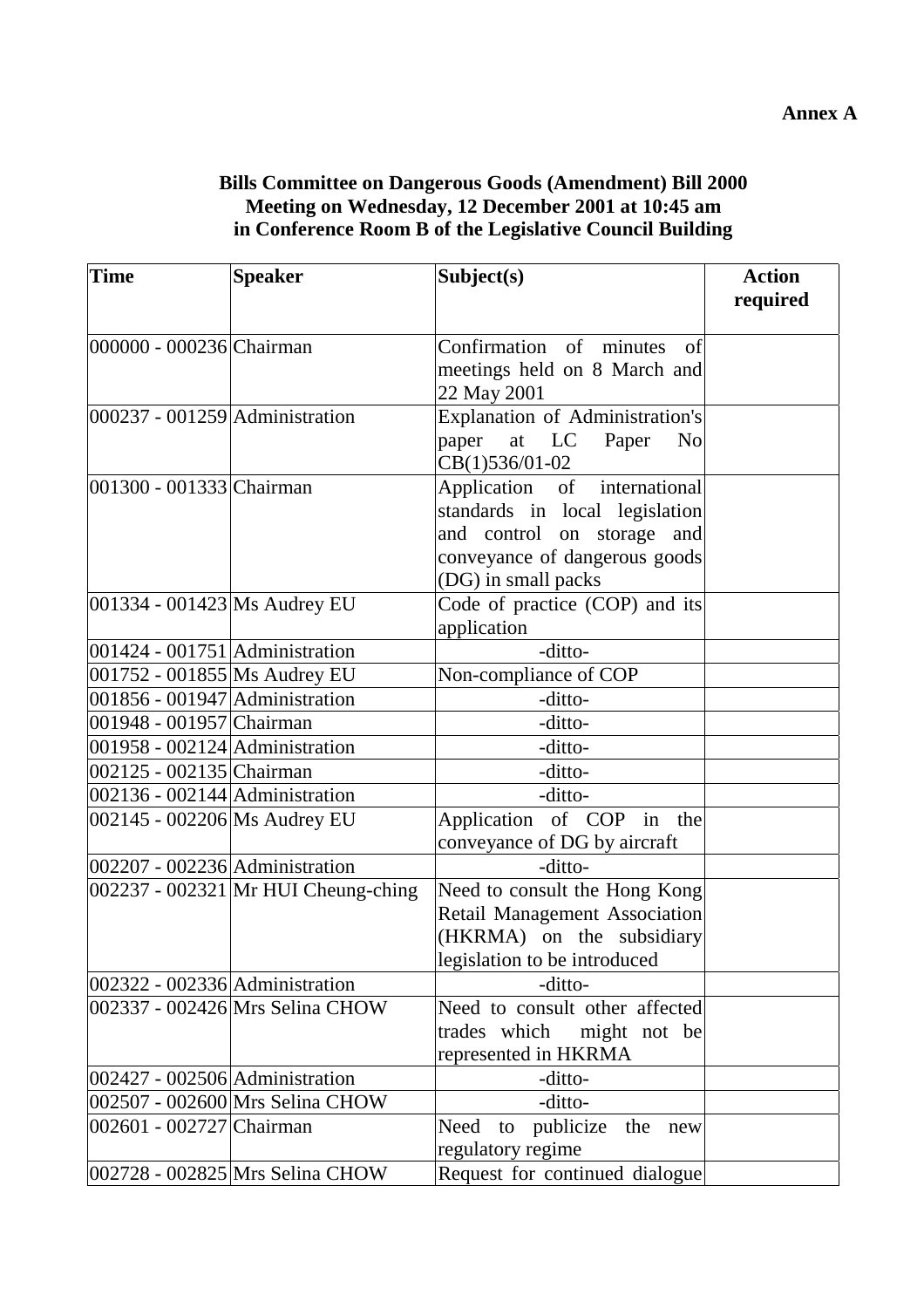| <b>Time</b>                        | <b>Speaker</b>                  | Subject(s)                            | <b>Action</b><br>required |
|------------------------------------|---------------------------------|---------------------------------------|---------------------------|
|                                    |                                 |                                       |                           |
|                                    |                                 | with HKRMA and<br>affected            |                           |
|                                    |                                 | trades                                |                           |
| 002826 - 002838 Chairman           |                                 | -ditto-                               |                           |
| 002839 - 003000 Administration     |                                 | -ditto-                               |                           |
| 003001 - 003108 Chairman           |                                 | Whether new regulatory regime         |                           |
|                                    |                                 | for DG in small packs would           |                           |
|                                    |                                 | involve<br>amendments<br>to           |                           |
|                                    |                                 | principal Ordinance                   |                           |
| 003109 - 003126 Administration     |                                 | Notification quantities to<br>be      |                           |
|                                    |                                 | specified in regulations              |                           |
| 003127 - 003142 Chairman           |                                 | Notification mechanism                |                           |
| 003143 - 003206 Administration     |                                 | -ditto-                               |                           |
| 003207 - 003217 Chairman           |                                 | -ditto-                               |                           |
| 003218 - 003312 Administration     |                                 | Provision of guidelines<br>for        |                           |
|                                    |                                 | storage of notifiable quantities      |                           |
|                                    |                                 | of DG and<br>the interactive          |                           |
|                                    |                                 | approach in exercising control        |                           |
| 003313 - 003319 Chairman           |                                 | -ditto-                               |                           |
| 003320 - 003434 Administration     |                                 | -ditto-                               |                           |
| 003435 - 003455 Chairman           |                                 | Fluctuating quantities of DG in       |                           |
|                                    |                                 | small packs                           |                           |
| 003456 - 003532 Administration     |                                 | -ditto-                               |                           |
| 003533 - 003718 Chairman           |                                 | -ditto-                               |                           |
| 003719 - 003725 Administration     |                                 | -ditto-                               |                           |
|                                    | 003726 - 003806 Mrs Selina CHOW | notification<br>of<br>Practicality    |                           |
|                                    |                                 | mechanism and the need to             |                           |
|                                    |                                 | avoid<br>spending<br>excessive        |                           |
|                                    |                                 | notification<br>on<br>resources       |                           |
|                                    |                                 | procedures                            |                           |
| 003807 - 003819 Administration     |                                 | Requirement<br>for<br>advance         |                           |
|                                    |                                 | notification                          |                           |
|                                    | 003820 - 004024 Mrs Selina CHOW | Need for blanket approval for         |                           |
|                                    |                                 | storage of notifiable quantities      |                           |
|                                    |                                 | for DG in small packs                 |                           |
| $ 004025 - 004123 $ Administration |                                 | -ditto-                               |                           |
| 004124 - 004145 Chairman           |                                 | Examination<br>$1.3 -$<br>οf<br>table |                           |
|                                    |                                 | exempted quantity                     |                           |
| 004146 - 004157 Administration     |                                 | -ditto-                               |                           |
|                                    | 004158 - 004229 Mrs Selina CHOW | -ditto-                               |                           |
| 004230 - 004304 Chairman           |                                 | Class <sub>2</sub>                    |                           |
|                                    | 004305 - 004423 Mrs Selina CHOW | -ditto-                               |                           |
| 004424 - 004501 Chairman           |                                 | -ditto-                               |                           |
| 004502 - 004732 Administration     |                                 | -ditto-                               |                           |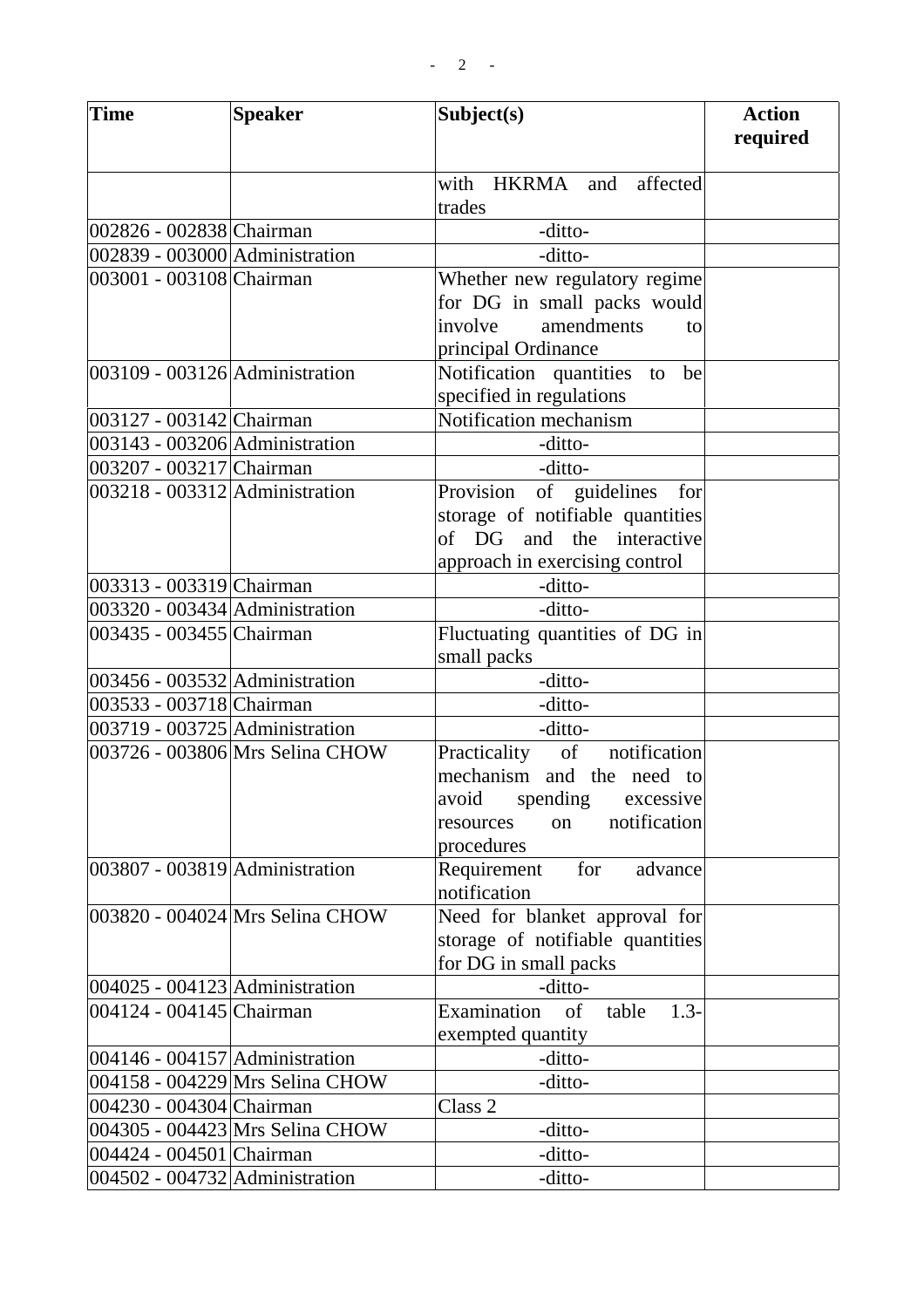| Time                               | <b>Speaker</b>                  | Subject(s)                          | <b>Action</b> |
|------------------------------------|---------------------------------|-------------------------------------|---------------|
|                                    |                                 |                                     | required      |
| 004733 - 004737 Chairman           |                                 | -ditto-                             |               |
|                                    | 004738 - 004757 Mrs Selina CHOW | -ditto-                             |               |
| 004758 - 004807 Administration     |                                 | -ditto-                             |               |
| 004808 - 004825 Chairman           |                                 | Class 3                             |               |
| 004826 - 004934 Administration     |                                 | -ditto-                             |               |
| 004935 - 004948 Chairman           |                                 | -ditto-                             |               |
|                                    | 004949 - 005015 Mrs Selina CHOW | -ditto-                             |               |
| 005016 - 005041 Chairman           |                                 | Classes 4.1, 5.1, 5.2, 6.1, 8 and 9 |               |
| 005042 - 005153 Administration     |                                 | -ditto-                             |               |
| 005154 - 005421 Chairman           |                                 | -ditto-                             |               |
| 005422 - 005521 Administration     |                                 | -ditto-                             |               |
| 005522 - 005534 Chairman           |                                 | provisions<br>General<br>safety     |               |
|                                    |                                 | executive<br>of                     |               |
|                                    |                                 | summary)                            |               |
| $ 005535 - 005643 $ Administration |                                 | -ditto                              |               |
|                                    | 005644 - 005648 Mrs Selina CHOW | Concern about non-compliance        |               |
|                                    |                                 | of safety provisions by certain     |               |
|                                    |                                 | trades such as hardware stores      |               |
| 005649 - 005706 Administration     |                                 | -ditto                              |               |
| 005707 - 005714 Chairman           |                                 | -ditto                              |               |
|                                    | 005715 - 005757 Mrs Selina CHOW | Provision of a warning system       |               |
| 005758 - 005908 Administration     |                                 | -ditto                              |               |
|                                    | 005909 - 005959 Mrs Selina CHOW | -ditto                              |               |
| 010000 - 010034 Administration     |                                 | -ditto                              |               |
|                                    | 010035 - 010043 Mrs Selina CHOW | -ditto                              |               |
| 010044 - 010119 Chairman           |                                 | -ditto                              |               |
|                                    | 010120 - 010147 Mrs Selina CHOW | -ditto                              |               |
| 010148 - 010248 Chairman           |                                 | -ditto                              |               |
|                                    | 010249 - 010338 Mrs Selina CHOW | -ditto                              |               |
| 010339 - 010414 Administration     |                                 | -ditto                              |               |
| 010415 - 010458 Chairman           |                                 | -ditto                              |               |
| $ 010459 - 010628 $ Administration |                                 | -ditto                              |               |
| 010629 - 010633 Chairman           |                                 | Table1.4-Notifiable<br>quantities   |               |
|                                    |                                 | for storage of DG in small packs    |               |
|                                    | 010634 - 010725 Mrs Selina CHOW | -ditto                              |               |
| 010726 - 010757 Chairman           |                                 | Classes $2.1$ and $2.2$             |               |
| 010758 - 010849 Administration     |                                 | -ditto                              |               |
| 010850 - 010932 Chairman           |                                 | -ditto                              |               |
| 010933 - 010939 Administration     |                                 | -ditto                              |               |
| 010940 - 010944 Chairman           |                                 | Class 3                             |               |
| 010945 - 011042 Administration     |                                 | -ditto                              |               |
| 011043 - 011101 Chairman           |                                 | -ditto                              |               |
| $011102 - 011119$ Administration   |                                 | -ditto                              |               |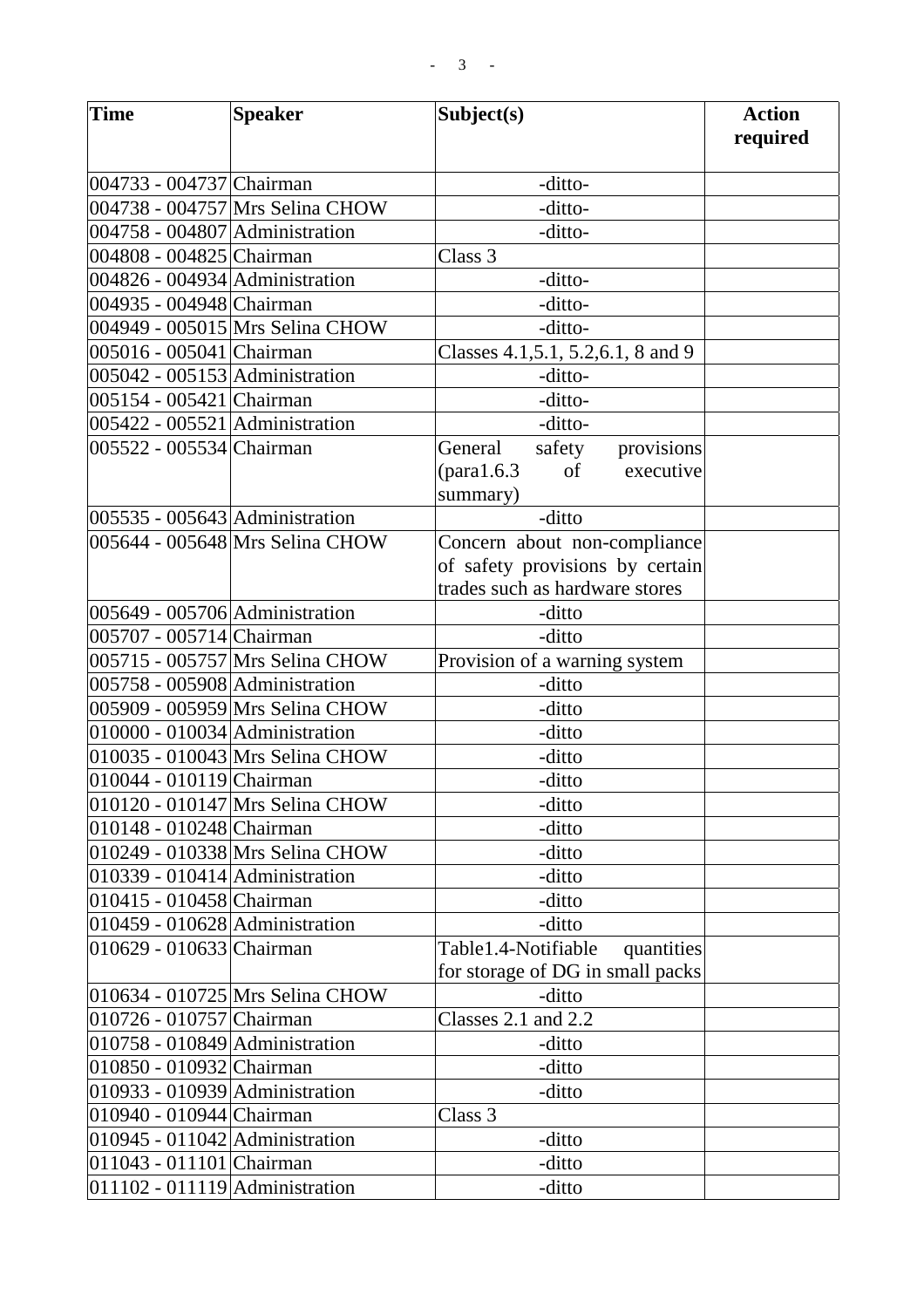| <b>Time</b>                        | <b>Speaker</b>                  | Subject(s)                          | <b>Action</b><br>required |
|------------------------------------|---------------------------------|-------------------------------------|---------------------------|
|                                    |                                 |                                     |                           |
|                                    | 011120 - 011126 Mrs Selina CHOW | -ditto                              |                           |
| 011127 - 011218 Chairman           |                                 | Class $4.1$                         |                           |
| 011219 - 011308 Administration     |                                 | -ditto                              |                           |
| 011309 - 011313 Chairman           |                                 | Class 5.1 and 5.2                   |                           |
| $011314 - 011423$ Administration   |                                 | -ditto                              |                           |
| 011424 - 011442 Chairman           |                                 | Class $6.1$                         |                           |
| 011443 - 011500 Administration     |                                 | -ditto                              |                           |
| 011501 - 011508 Chairman           |                                 | Class 8                             |                           |
| 011509 - 011529 Administration     |                                 | -ditto                              |                           |
|                                    | 011530 - 011600 Mrs Selina CHOW | -ditto                              |                           |
| 011601 - 011607 Chairman           |                                 | Class 9                             |                           |
| 011608 - 011710 Administration     |                                 | -ditto                              |                           |
| 011711 - 011719 Chairman           |                                 | -ditto                              |                           |
|                                    | 011720 - 011722 Mrs Selina CHOW | -ditto                              |                           |
| 011723 - 011730 Administration     |                                 | -ditto                              |                           |
| 011731 - 011742 Chairman           |                                 | -ditto                              |                           |
| 011743 - 011759 Administration     |                                 | -ditto                              |                           |
| 011800 - 012023 Chairman           |                                 | Need for<br>wholesalers<br>to<br>be |                           |
|                                    |                                 | notified                            |                           |
| $012024 - 012035$ Administration   |                                 | -ditto                              |                           |
| 012036 - 012130 Chairman           |                                 | Aggregate quantities of DG in       |                           |
|                                    |                                 | retail premises                     |                           |
| $ 012131 - 012562 $ Administration |                                 | -ditto                              |                           |
| 012563 - 012700 Chairman           |                                 | 1.6.5<br>executive<br>of<br>Para    |                           |
|                                    |                                 | summary-Notification                |                           |
|                                    |                                 | requirements                        |                           |
| $012701 - 012857$ Administration   |                                 | -ditto                              |                           |
| 012858 - 012919 Ms Audrey EU       |                                 | -ditto                              |                           |
| 012920 - 013031 Administration     |                                 | -ditto                              |                           |
| 013032 - 013114 Ms Audrey EU       |                                 | -ditto                              |                           |
| 013115 - 013145 Administration     |                                 | -ditto                              |                           |
| 013146 - 013158 Chairman           |                                 | -ditto                              |                           |
| 013159 - 013213 Administration     |                                 | -ditto                              |                           |
|                                    | 013214 - 013353 Mrs Selina CHOW | Aggregate quantities of DG          |                           |
| 013354 - 013433 Chairman           |                                 | -ditto                              |                           |
|                                    | 013434 - 013442 Mrs Selina CHOW | -ditto                              |                           |
| 013443 - 013523 Chairman           |                                 | -ditto                              |                           |
| 013524 - 013630 Administration     |                                 | -ditto                              |                           |
| 013631 - 013758 Chairman           |                                 | Examination<br>of<br>Committee      |                           |
|                                    |                                 | Stage amendments (CSAs)             |                           |
| 013759 - 013956 Ms Audrey EU       |                                 | Clause 2 and $4(a)$<br>-ditto       |                           |
| 013957 - 014004 Administration     |                                 | -ditto                              |                           |
|                                    |                                 |                                     |                           |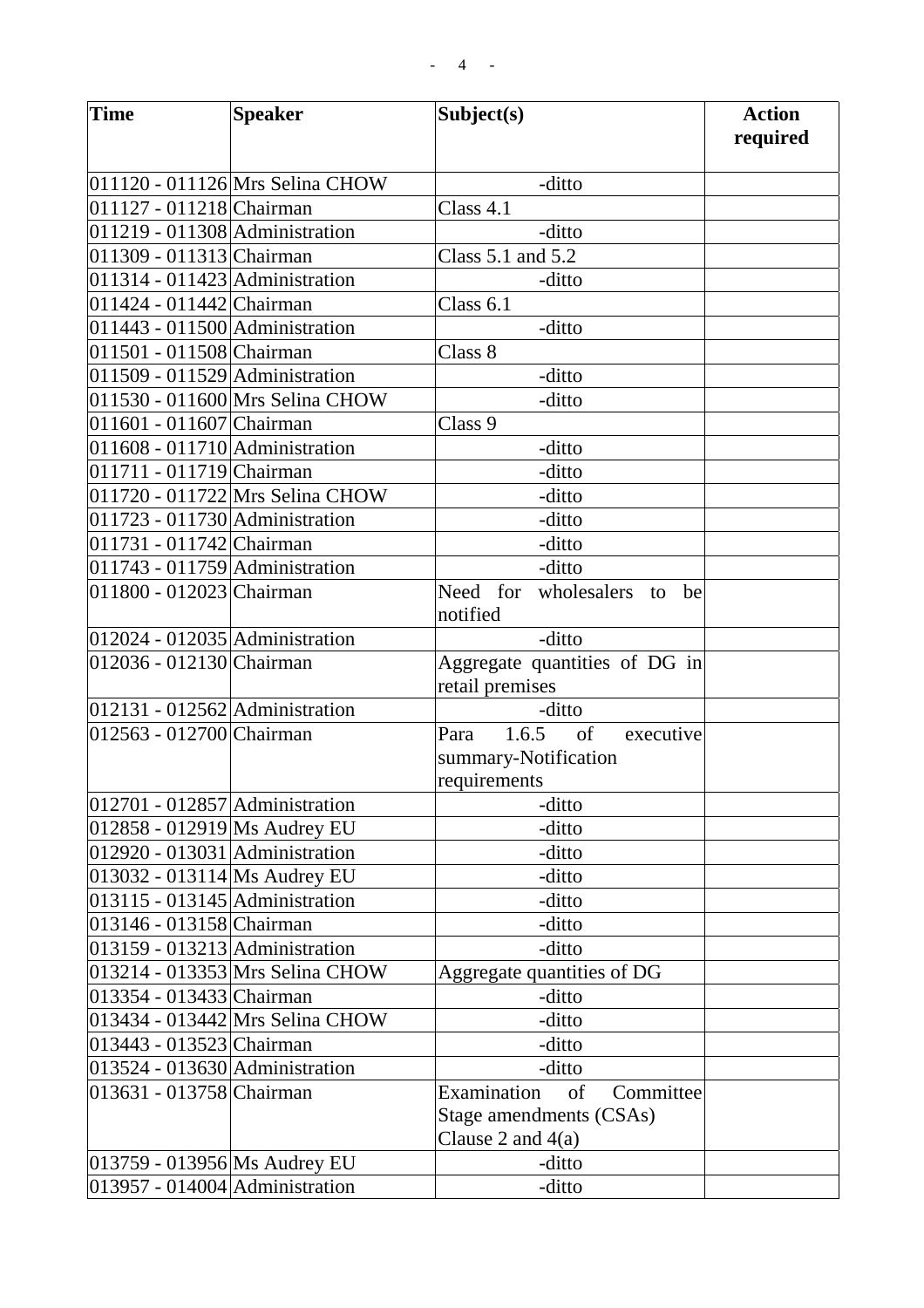| <b>Time</b>                        | <b>Speaker</b>                  | Subject(s)                                                                        | <b>Action</b><br>required                                                                                                                                                                                                                                                                       |
|------------------------------------|---------------------------------|-----------------------------------------------------------------------------------|-------------------------------------------------------------------------------------------------------------------------------------------------------------------------------------------------------------------------------------------------------------------------------------------------|
| 014005 - 014450 ALA4               |                                 | Clause 8- Omission of "aircraft"<br>from section $12(2)(f)$                       |                                                                                                                                                                                                                                                                                                 |
| $ 014451 - 014613 $ Administration |                                 | -ditto                                                                            |                                                                                                                                                                                                                                                                                                 |
| 014614 - 014715 Chairman           |                                 | -ditto                                                                            |                                                                                                                                                                                                                                                                                                 |
|                                    | 014716 - 014738 Mrs Selina CHOW | -ditto                                                                            |                                                                                                                                                                                                                                                                                                 |
| 014739 - 014750 Chairman           |                                 | -ditto                                                                            | The<br>Administration<br>was requested<br>amend<br>to<br>8<br>clause<br>by<br>adding<br>"aircraft"<br>after<br>"vessel"<br>to<br>section<br>$12(2)$ (f) of the<br>Dangerous<br>Goods<br>Ordinance<br>(DGO) to make<br>consistent<br>it<br>with $(b)$ and $(e)$<br>of<br>the<br>same<br>section. |
| $ 014751 - 015258 $ Administration |                                 | -ditto                                                                            |                                                                                                                                                                                                                                                                                                 |
| 015259 - 015318 Chairman           |                                 | Reference to section $12(2)(f)$ -<br>"in the opinion of the officer or<br>member" |                                                                                                                                                                                                                                                                                                 |
| $ 015319 - 015426 $ Administration |                                 | -ditto                                                                            |                                                                                                                                                                                                                                                                                                 |
| 015427 - 015653 Chairman           |                                 | -ditto                                                                            |                                                                                                                                                                                                                                                                                                 |
| 015654 - 015702 Administration     |                                 | -ditto                                                                            |                                                                                                                                                                                                                                                                                                 |
|                                    | 015703 - 015801 Mrs Selina CHOW | Need<br>avoid<br>subjective<br>to<br>opinion                                      |                                                                                                                                                                                                                                                                                                 |
| 015802 - 015821 Administration     |                                 | -ditto                                                                            | The<br>Administration<br>requested<br>was<br>consider<br>to<br>amending<br>clause<br>8<br>by<br>"in"<br>substituting<br>the opinion of<br>the officer<br><sub>or</sub><br>member" by "<br>the officer<br><sub>or</sub><br>member                                                                |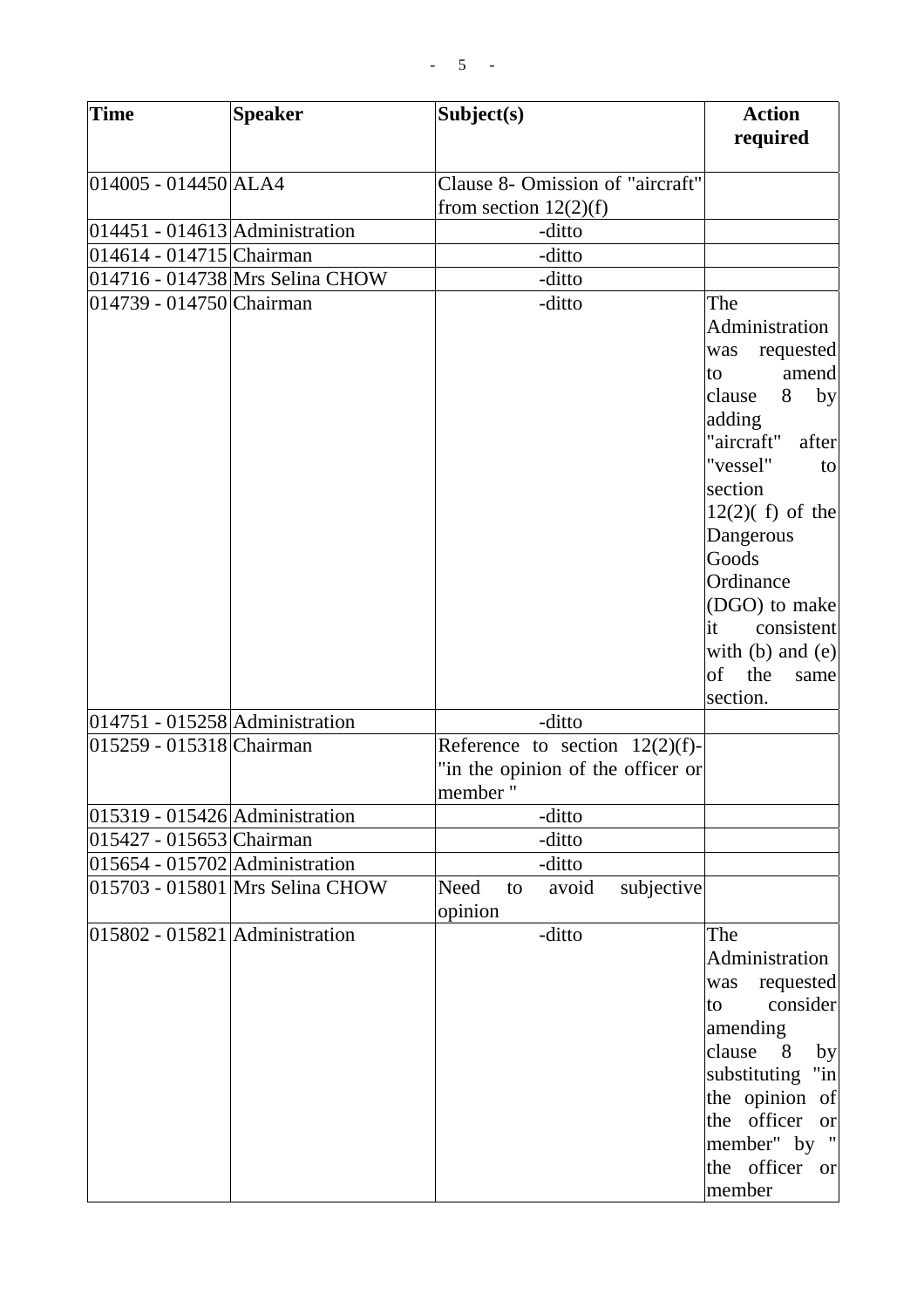| <b>Time</b>                                                | <b>Speaker</b>                  | Subject(s)                      | <b>Action</b><br>required           |
|------------------------------------------------------------|---------------------------------|---------------------------------|-------------------------------------|
|                                                            |                                 |                                 |                                     |
|                                                            |                                 |                                 | reasonably                          |
|                                                            |                                 |                                 | believes"<br>in                     |
|                                                            |                                 |                                 | section $12(2(f))$                  |
|                                                            |                                 |                                 | of DGO.                             |
|                                                            | 015822 - 015904 Mrs Selina CHOW | -ditto                          |                                     |
| 015905 - 020013 Chairman                                   |                                 | $10-$<br>Need<br>for<br>Clause  |                                     |
|                                                            |                                 | imprisonment<br>for<br>terms    |                                     |
|                                                            |                                 | contravention of section 13     |                                     |
| $020014 - 020022$ Administration                           |                                 | -ditto                          |                                     |
| 020023 - 020102 Chairman                                   |                                 | -ditto                          | The                                 |
|                                                            |                                 |                                 | Administration                      |
|                                                            |                                 |                                 | requested<br>was<br>to consider the |
|                                                            |                                 |                                 | need<br>for                         |
|                                                            |                                 |                                 | imposing<br>an                      |
|                                                            |                                 |                                 | imprisonment                        |
|                                                            |                                 |                                 | term<br>for                         |
|                                                            |                                 |                                 | repeated                            |
|                                                            |                                 |                                 | offenders<br>for                    |
|                                                            |                                 |                                 | failure to report                   |
|                                                            |                                 |                                 | any accident by                     |
|                                                            |                                 |                                 | explosion<br><b>or</b>              |
|                                                            |                                 |                                 | fire<br>on<br>any                   |
|                                                            |                                 |                                 | licensed                            |
|                                                            |                                 |                                 | premises<br>in                      |
|                                                            |                                 |                                 | contravention                       |
|                                                            |                                 |                                 | of<br>thel                          |
|                                                            |                                 |                                 | provisions<br>of                    |
|                                                            |                                 |                                 | section<br>-13<br>of                |
|                                                            |                                 | Clause 11                       | DGO.                                |
| 020103 - 020127 Chairman<br>020128 - 020254 Administration |                                 | -ditto                          |                                     |
| 020255 - 020320 Chairman                                   |                                 | Clause $13(a)$                  |                                     |
| 020321 - 020510 ALA4                                       |                                 | Concern about the legal effect  |                                     |
|                                                            |                                 | of gazettal of notice under     |                                     |
|                                                            |                                 | paragraph (b) of the proposed   |                                     |
|                                                            |                                 | definition of "dangerous goods" |                                     |
|                                                            |                                 | under section $2(1)$ of the     |                                     |
|                                                            |                                 | $(MS(S)O)$ on ships carrying    |                                     |
|                                                            |                                 | substances which were declared  |                                     |
|                                                            |                                 | as dangerous after having set   |                                     |
|                                                            |                                 | sail                            |                                     |
| $ 020511 - 020604 $ Administration                         |                                 | Provisions for defence under    |                                     |
|                                                            |                                 | section $87(1)$ , MS(S)O        |                                     |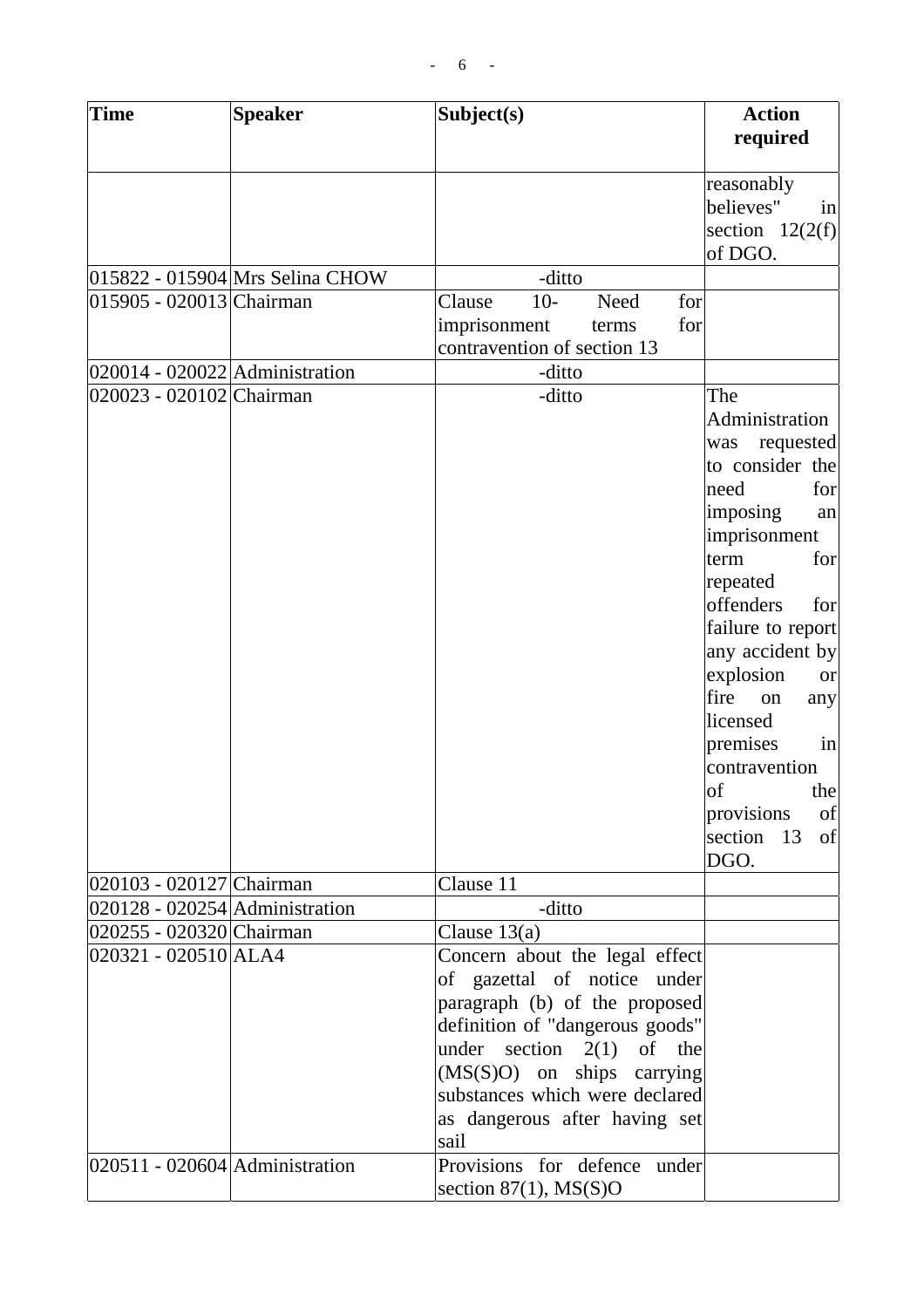| Time                           | <b>Speaker</b>                  | Subject(s)                                      | <b>Action</b><br>required |
|--------------------------------|---------------------------------|-------------------------------------------------|---------------------------|
|                                |                                 |                                                 |                           |
| 020605 - 020618 Chairman       |                                 | -ditto                                          |                           |
| 020619 - 020708 Administration |                                 | -ditto                                          |                           |
| 020709 - 020713 Chairman       |                                 | -ditto                                          |                           |
| 020714 - 020800 Administration |                                 | -ditto                                          |                           |
| 020801 - 020829 Chairman       |                                 | -ditto                                          |                           |
| 020830 - 020905 Administration |                                 | Declaration as DG in IMDG<br>code               |                           |
| 020906 - 020914 Chairman       |                                 | -ditto                                          |                           |
| 020915 - 020943 Administration |                                 | -ditto                                          |                           |
| 020944 - 020950 Chairman       |                                 | Advance notification                            |                           |
| 020951 - 021043 Administration |                                 | -ditto                                          |                           |
| 021044 - 021130 Chairman       |                                 | Procedure for declaration of DG<br>in IMDG code |                           |
| $[021131 - 021229]ALA4$        |                                 | -ditto                                          |                           |
| 021230 - 021239 Administration |                                 | Defence provisions                              |                           |
| 021240 - 021250 ALA4           |                                 | -ditto                                          |                           |
| 021301 - 021329 Administration |                                 | -ditto                                          |                           |
| 021330 - 021410 Chairman       |                                 | Adequacy of defence provisions                  |                           |
|                                | 021411 - 021503 Mrs Selina CHOW | Fairness of arrangement and the                 |                           |
|                                |                                 | for grandfathering<br>need                      |                           |
|                                |                                 | provisions                                      |                           |
| 021504 - 021530 Chairman       |                                 | Advance notification on gazettal                |                           |
| 021531 - 021536 Administration |                                 | -ditto                                          |                           |
| 021537 - 021614 ALA4           |                                 | Notice in gazette to be in the                  |                           |
|                                |                                 | form of subsidiary legislation                  |                           |
|                                |                                 | subject to negative vetting                     |                           |
|                                |                                 | procedures                                      |                           |
| 021615 - 021629 Administration |                                 | -ditto                                          |                           |
| 021630 - 021719 Chairman       |                                 | -ditto                                          | The                       |
|                                |                                 |                                                 | Administration            |
|                                |                                 |                                                 | requested<br>was          |
|                                |                                 |                                                 | advise<br>the<br>to       |
|                                |                                 |                                                 | adequacy of the           |
|                                |                                 |                                                 | defence                   |
|                                |                                 |                                                 | provision under           |
|                                |                                 |                                                 | section $22(2)$ of        |
|                                |                                 |                                                 | the<br>Merchant           |
|                                |                                 |                                                 | Shipping                  |
|                                |                                 |                                                 | (Safety)                  |
|                                |                                 |                                                 | (Dangerous                |
|                                |                                 |                                                 | Goods<br>and              |
|                                |                                 |                                                 | Marine                    |
|                                |                                 |                                                 | Pollutants)               |